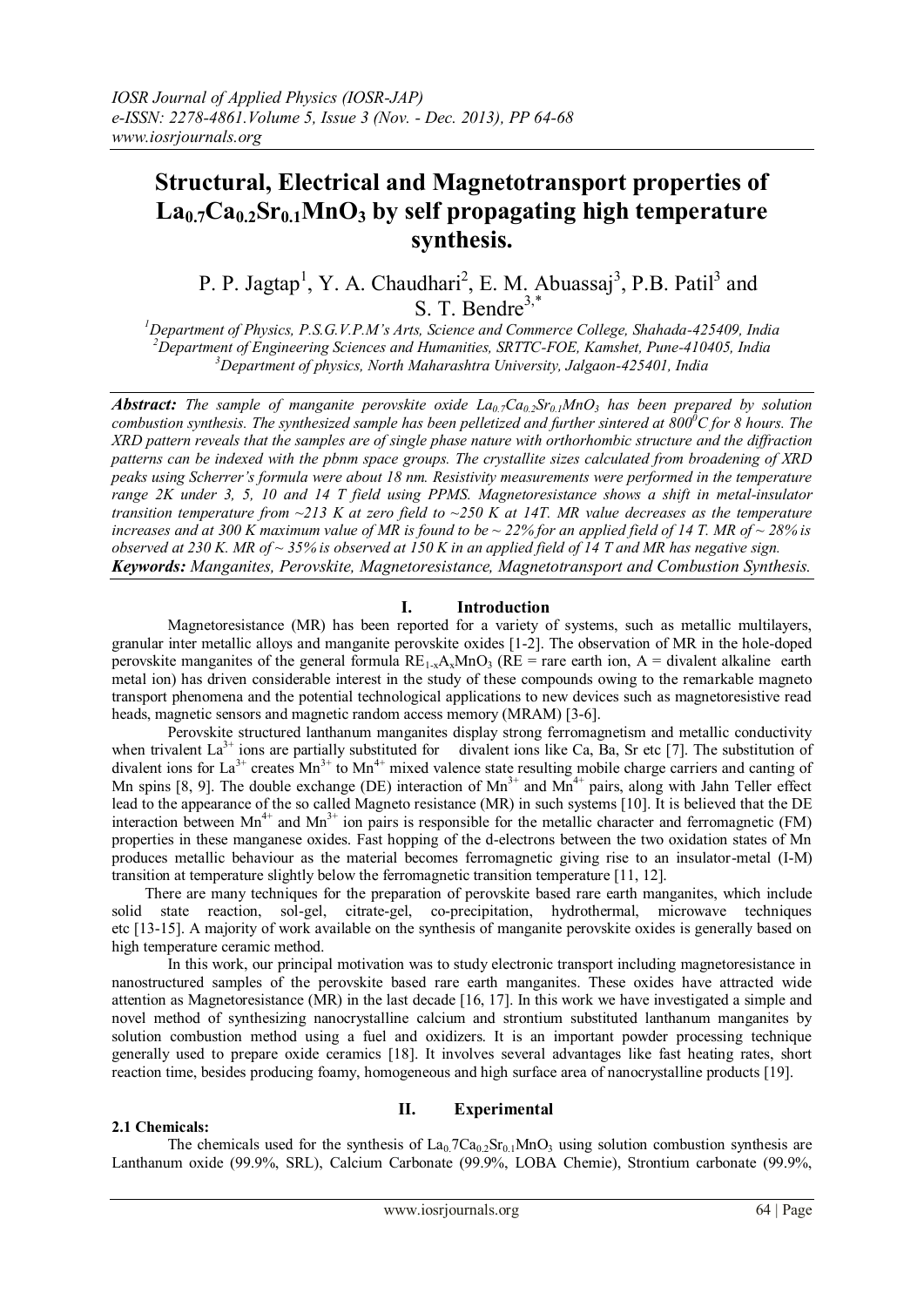LOBA Chemie), Nitric acid (69.72%, LOBA Chemie), Manganese acetate tetrahydrate (99.5%, s.d. fine-chem  $Ltd.$ ).

#### **2.2 Synthesis of La0.7Ca0.2Sr0.1MnO3 by solution combustion synthesis:**

Lanthanum oxide, Calcium Carbonate and Strontium carbonate were separately dissolved in dilute nitric acid to make corresponding nitrates at a molar ratio of lanthanum: calcium and strontium equal to 7:3. To these solutions, an aqueous solution of manganese acetate was added so that the nitrate and acetate (oxidant and fuel) forms a stoichiometric mixture for combustion reaction to occur. The stoichiometry of the fuel and oxidant was calculated based on the total oxidizing and reducing valencies of the oxidizer (O) and the fuel (F), which serve as numerical coefficients so that the equivalence ratio (O/F) becomes unity and heat released is maximum. This solution was then put in a borosil dish and heated with Bunsen burner at about  $80^{\circ}$ C to evaporate water until a viscous gel was formed. The water content in the redox mixture appears to influence the phase formation and the properties of the products. A rapid heating result in incomplete evaporation of residual water in the redox mixture at the time of ignition and a viscous gel is obtained. After the gel formation, the dish is rapidly heated by a Bunsen burner. It was found that the ignition commenced at a temperature of  $200^{\circ}$ C and a reddish hot region is developed around the reaction area with the release of abundant fumes. At high temperature, the metal nitrates decompose to metal oxides and oxides of nitrogen acts as oxidizer for further combustion that leads to a voluminous foamy combustion residue in less than 2 minutes. The whole process is spectacular and the flame temperature is  $\sim$ 1500 $^{\circ}$ C. The end product (i.e. foam) obtained in this process is a swelled black powder of LCSMO.

Then the as-formed powder, which is free from any carbon residue was grinded in an agate mortar with pestle by adding acetone in a mixture, until a homogeneous mixture is obtained. Then 3-4 drops of poly vinyl alcohol (PVA), which acts as a binder is added to the powder. Then this powder was crushed and uniaxially pressed into compacts using stainless steel die-punch and hydraulic press by compressing it at 5 tons/cm<sup>2</sup> for a minute to form a pellet. The pellets obtained are of the size of 16 mm diameter and thickness of  $\sim$ 2-5 mm.

The pellets are finally sintered at  $800^{\circ}$ C for 8 hours. The sintering process provides the energy to encourage the individual powder particles to bond together to remove the porosity present from the compaction stages. These pellets (i.e. final material) are further used for the characterizations.

# **III. Results And Discussion**

## **3.1 X-Ray diffraction:**

Fig. 5.1 shows XRD spectrum of  $La_{0.7}Ca_{0.2}Sr_{0.1}MnO_3$  sample. It reveals pure single phase nature. The diffraction peaks of  $La_{0.7}Ca_{0.2}Sr_{0.1}MnO_3$  are sharp and crystallize in orthorhombic structure having pbnm space group. The lattice parameters were obtained as  $a=5.48$  A<sup>0</sup>, b=7.77 A<sup>0</sup> and c=5.546 A<sup>0</sup> and cell volume as  $V = 232.3 \text{ (A}^0)^3$ . The broadness of XRD peaks indicates the nanocrystalline nature of the combustion derived products. Crystallite sizes were calculated from the broadening of XRD peaks using the Scherrer's formula *S=Kλ/βcosθ* [20-22]. Where K is constant equal to 0.9, λ is wavelength of CuKα radiation (1.5409 A<sup>0</sup>), β is the full width at half maxima (FWHM) of XRD peaks. In the present work, the crystallite size of the doped  $La<sub>0.7</sub>Ca<sub>0.2</sub>Sr<sub>0.1</sub>MnO<sub>3</sub> estimated from X-ray line broadening of the (002) peak (maximum intensity peak) is about$ 18 nm.

#### **3.2Electrical properties:**

Resistivity measurements were performed in the temperature range 2K under 3, 5, 10 and 14 T fields using Quantum Design PPMS. Fig. 2 shows the temperature dependence of the resistivity of  $La_0Za_0.2Sr_0.1MnO<sub>3</sub>$ pellets in different magnetic fields. The sample at zero field exhibit a broad metal-insulator transition around  $\sim$  213 K [23]. When magnetic field is applied the transition temperature is shifted and finally attains the value of  $\sim$  250 K at 14 T.

At metal-insulator transition temperature  $(T_{M-1})$ ,  $La_{0.7}Ca_{0.2}Sr_{0.1}MnO_3$  sample exhibit 13, 17, 28 and 35 % of negative MR for 3, 5, 10 and 14 T applied magnetic fields respectively. The variation of  $T_{\text{M-1}}$  against magnetic field is shown in Fig.3.

Fig. 4 shows magnetic field dependence of the resistivity of  $La_{0.7}Ca_{0.2}Sr_{0.1}MnO_3$  sample measured at 150 K, 230 K and 300 K. At each temperature, the resistivity decreases with increase in magnetic field.

#### **3.3Magnetotransport properties:**

Fig. 5 shows magnetoresistance of the La<sub>0.7</sub>Ca<sub>0.2</sub>Sr<sub>0.1</sub>MnO<sub>3</sub> sample in different temperature ranges. For low fields, there is a sharp decrease of MR. For high fields, a more gradual MR decrease is observed. Fig. 6 shows magnetic field dependent MR at temperature 150 K, 230 K and 300 K. It shows that MR value decreases as the temperature increases and at 300 K maximum value of MR is found to be  $\sim$  22% for an applied field of 14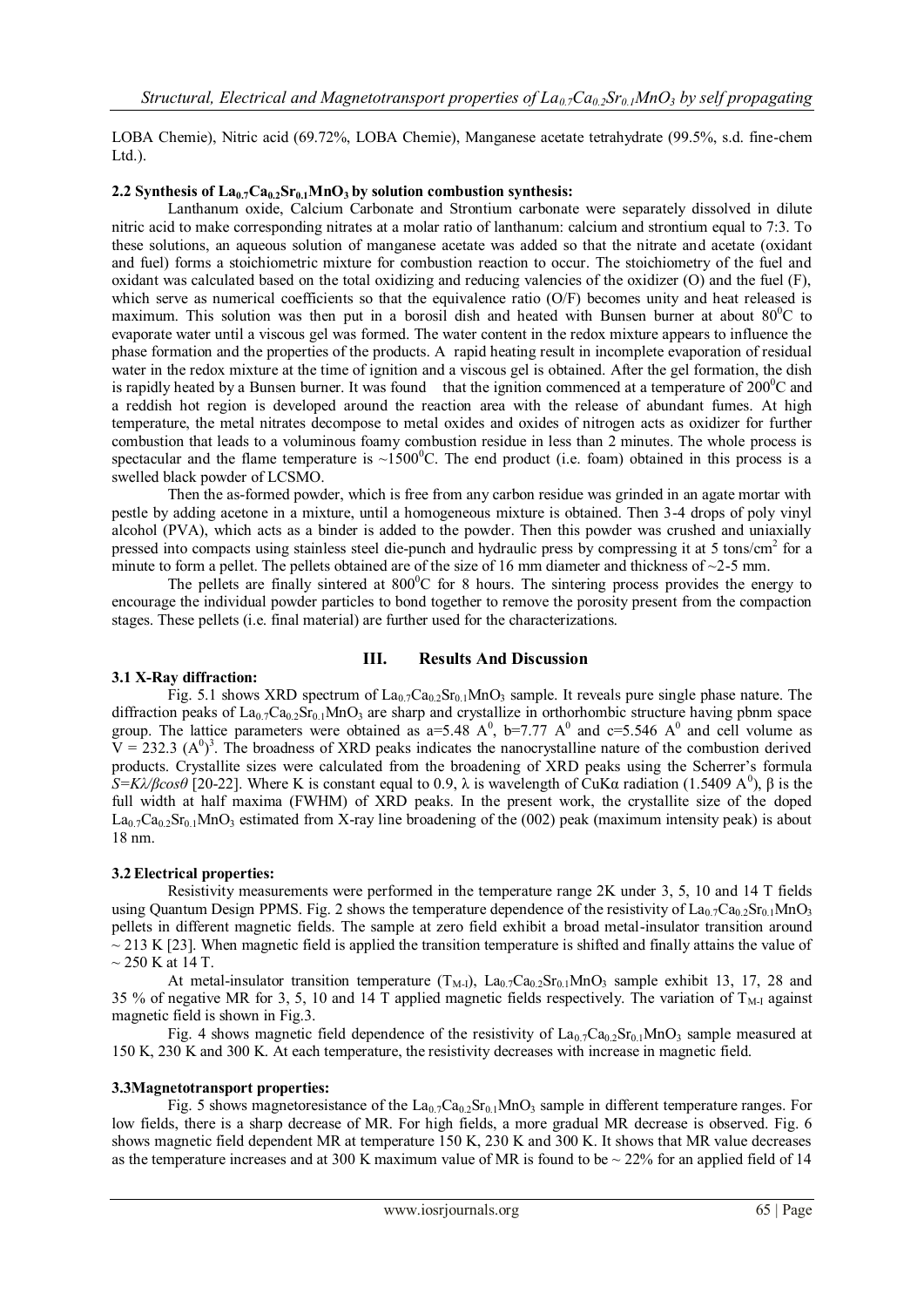

T. MR of  $\sim$  28% is observed at 230 K. MR of  $\sim$  35% is observed at 150 K in an applied field of 14 T and MR has negative sign.

**Fig. 1** XRD spectrum of  $La_{0.7}Ca_{0.2}Sr_{0.1}MnO_3$ .



**Fig.2** Temperature dependance of resistivity of  $La_{0.7}Ca_{0.2}Sr_{0.1}MnO_3$  at various magnetic fields.



**Fig. 3** Variation of Metal- Insulator temperature at various magnetic fields.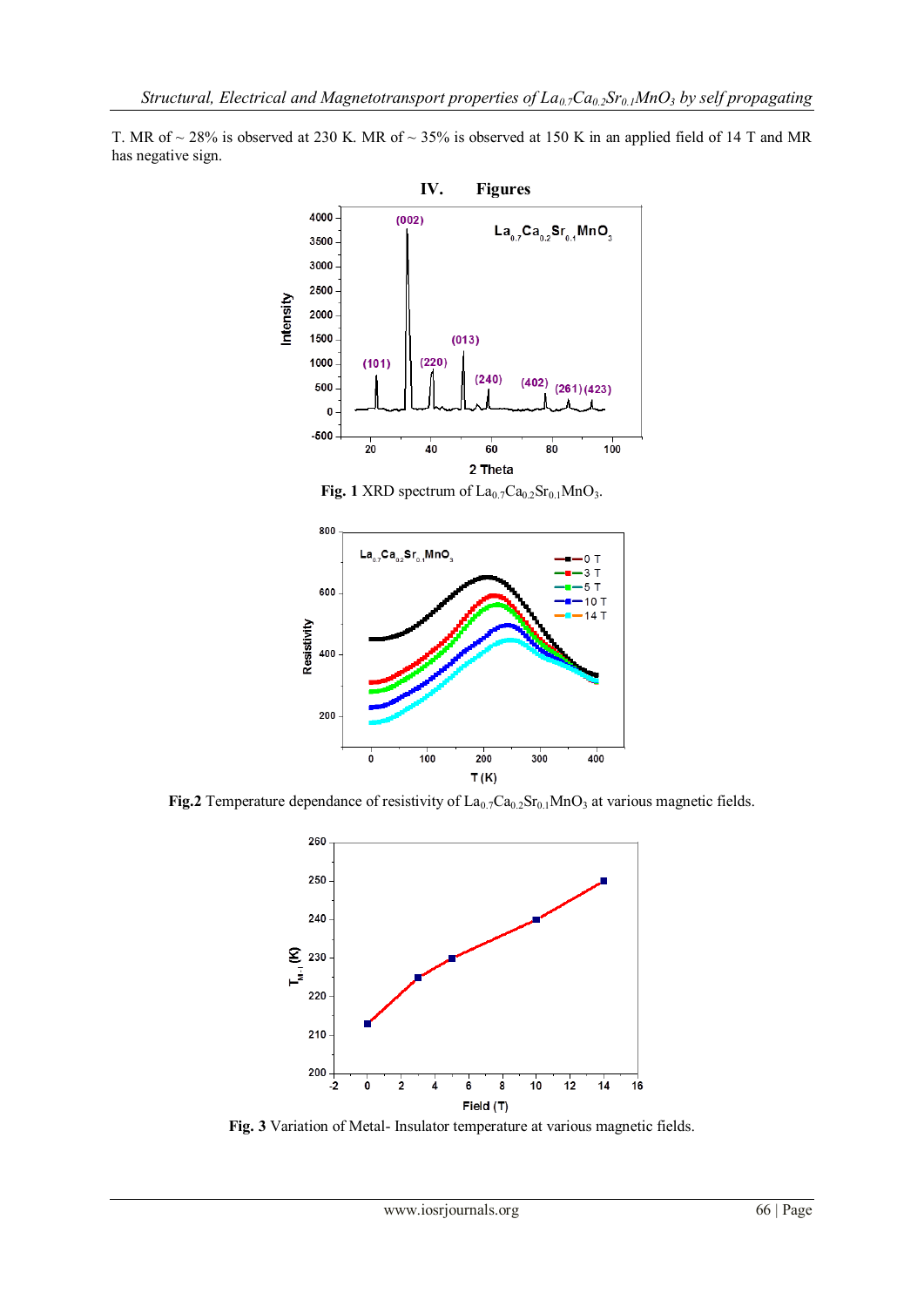

Fig. 4 Variation of resistivity of La<sub>0.7</sub>Ca<sub>0.2</sub>Sr<sub>0.1</sub>MnO<sub>3</sub> with magnetic field.



**Fig. 5** Temperature variation of magnetoresistance of  $La_{0.7}Ca_{0.2}Sr_{0.1}MnO_3$ .



Fig. 6 Field dependence of MR% for La<sub>0.7</sub>Ca<sub>0.2</sub>Sr<sub>0.1</sub>MnO<sub>3</sub> at different temperatures.